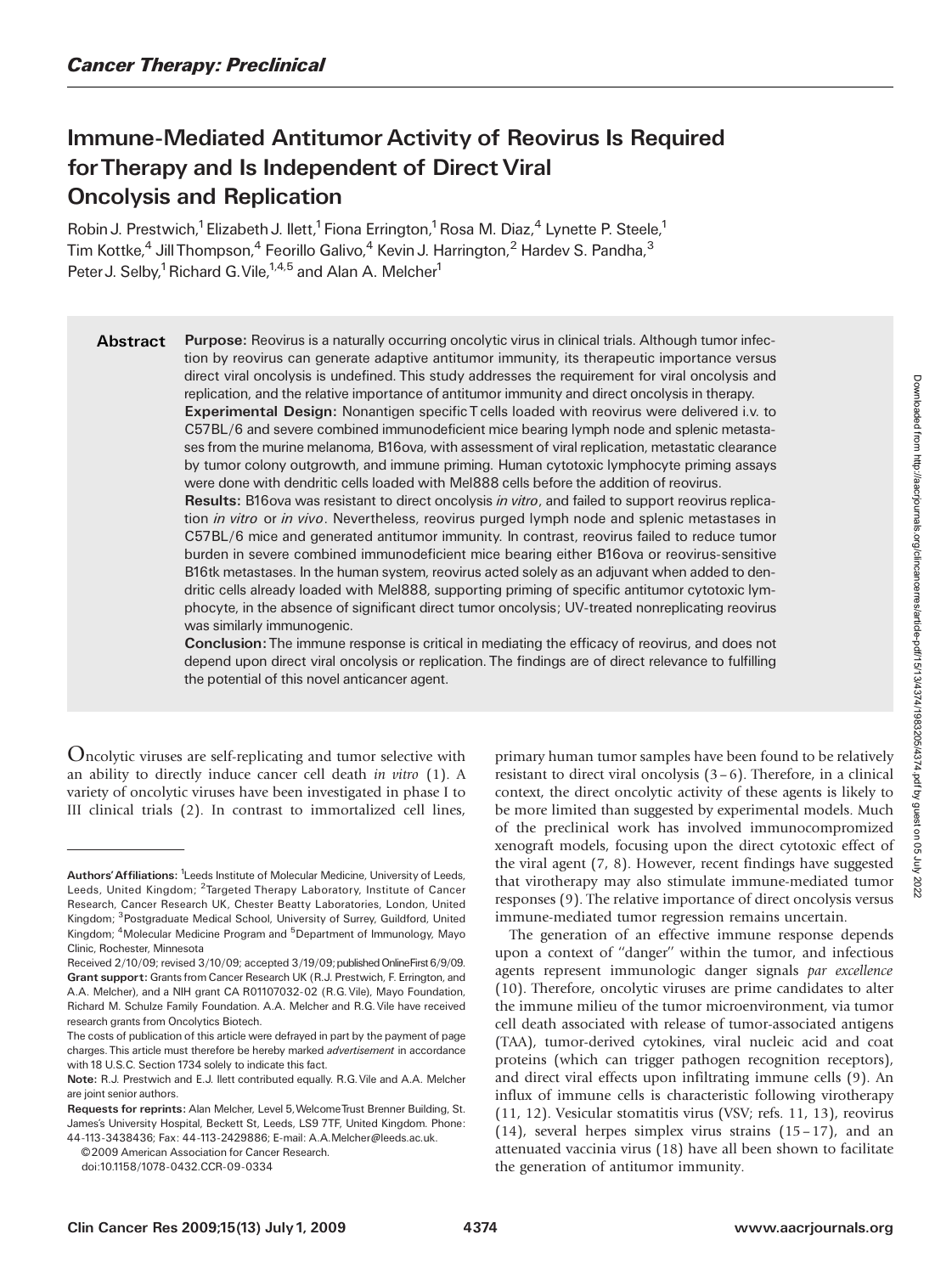# Translational Relevance

Oncolytic viruses are able to directly lyse cancer cells and represent a promising novel class of anticancer agents. Viruses additionally represent a potent immunologic "danger" signal, and several oncolytic viruses have been shown to facilitate the generation of antitumor immune responses in preclinical models. The relative therapeutic importance of direct viral oncolysis versus antitumor immune priming has remained uncertain. Reovirus is a naturally occurring oncolytic virus, currently in phase I and II clinical trials. This study shows that the antitumor immune response is critical to the therapeutic efficacy of reovirus, and does not depend upon direct viral oncolysis or viral replication.The immunotherapeutic activity of reovirus lays the foundation for the rationale design of treatment strategies.

Reovirus is a naturally occurring, nonpathogenic doublestranded RNA virus, with selective toxicity toward cells with an activated ras pathway. Activating mutations of the ras pathway are present in many human tumors (19). Ras pathway activation is thought to prevent RNA-activated protein kinase from aborting viral infection leading to tumor cell lysis (20,21), in addition to effects upon viral uncoating, infectivity, and progeny release (22). Reovirus is currently under investigation in a range of phase I and II clinical trials (21).

We have previously shown the antitumor immunogenic potential of reovirus, in terms of its ability to activate DC (23), and to prime an adaptive antitumor immune response (14). In a murine B16tk model of lymph node (LN) metastases, a single dose of i.v. reovirus partially purged metastatic LN, in association with generation of a splenocyte immune response toward TAA. Consistent with this, we found that reovirus infection of a human melanoma cell line, Mel888, could generate an adaptive anti-Mel888 immune response in vitro (14). Critically, whether direct oncolysis was involved in tumor purging or the generation of antitumor immunity remains an open question. In contrast to the reovirus-sensitive B16tk cells, here, we show that B16ova cells do not support reovirus replication and are highly resistant to the oncolytic effects of reovirus in vitro. Using a B16ova model of LN metastasis, we addressed the relative role of direct viral oncolysis versus immune-mediated tumor clearance. Additionally, to determine whether oncolysis and viral replication are prerequisite for the generation of antitumor immunity in human systems, we adapted our previously described in vitro human priming assay  $(14)$ , to preclude significant levels of direct viral oncolysis.

# Materials and Methods

Reovirus. Reovirus Type 3 Dearing strain was provided by Oncolytics Biotech, Inc., and stored in the dark at neat concentrations in PBS at  $4^{\circ}$ C (maximum 3 mo) or at -80 $^{\circ}$ C (long-term storage). Virus titer was determined by a standard plaque assay using L929 cells. When indicated,480 mJ UV irradiation (Stratalinker UV 1800 Crosslinker; Stratagene) was used to ablate the replication competence of the virus, treating 100 µL volumes of viral stock in 96-well plates.

Cell culture. Murine B16ova cells  $(H2-K^b)$  were derived from B16 cells by transduction with a cDNA encoding the chicken ovalbumin (Ova) gene (24). B16tk melanoma cells were derived from B16 cells by transducing them with a cDNA encoding the herpes simplex virus thymidine kinase (tk) gene (25). Human cell lines comprised Mel888 melanoma, and the ovarian line SKOV-3 Cells were grown in DMEM (Life Technologies) supplemented with 10% (v/v) FCS (Life Technologies),  $1\%$  (v/v) L-glutamine (Life Technologies), and transgene selection antibiotic where appropriate (G418 at 5 mg/mL for B16ova cells, and puromycin at 1.25 µg/mL for B16tk cells). Cell lines were routinely tested for Mycoplasma and found to be free of infection.

Junctional adhesion molecule-1 expression. Junctional adhesion molecule-1 (JAM-1) expression determined by flow cytometry of cells labeled with Alexofluor488 rat anti-mouse CD321 (Serotec) or Alexofluor488 rat IgG1<sub>K</sub> isotype control (BD Biosciences).

Preparation of C57BL/6 lymphoctyes. Cells were isolated from crushed spleens and LN from C57BL/6 mice, and CD8<sup>+</sup> lymphocytes isolated where indicated, as previously described (13).

Reovirus loading of lymphocytes. Lymphocytes were pelleted, and incubated with reovirus at doses as indicated, in 100  $\mu$ L PBS for 4 h at  $4^{\circ}$ C, washed thrice in PBS, and either plated for in vitro assays or used directly for in vivo transfer.

2-(4,5-Dimethylthiazol-2-yl)-2,5-diphenyltetrazolium bromide assay. B16ova and B16tk were plated at a density of  $2 \times 10^3$  cells per well in a 96-well plate. After 24 h, wells were infected with known dilutions of reovirus. 3-(4,5-Dimethylthiazol-2-yl)-2,5-diphenyltetrazolium bromide reagent (5 mg/mL) was added at time points indicated for 5 h and the assay developed by solubilizing in dimethylsulfoxide 100% and read at 550 nm on a SPECTRAmax 384 plate reader (Molecular Devices).

Viral replication. Reovirus-infected cells and supernatants were harvested at appropriate time points and subjected to three cycles of freeze-thaw lysis. Viral titer was determined using standard plaque assays on L929 cells.

In vitro delivery of reovirus loaded lymphocytes to B16ova. Target B16ova cells were seeded at  $10^5$  cells per well in six-well plates and allowed to adhere overnight. Reovirus-loaded lymphocytes were added at a 1:1 cell ratio. Cells were harvested 48 h later, labeled with anti-CD3 (BD Pharmingen) to gate out lymphocytes, and B16ova viability was analyzed following propidium iodide (Sigma) staining.

In vivo studies. All procedures were approved by the Mayo Foundation Institutional Animal Care and Use Committee. C57BL/6 and severe combined immunodeficiency (SCID) mice were purchased from The Jackson Laboratory at age 6- to 8 wk. To establish s.c. tumors,  $5 \times 10^5$  B16ova or B16tk cells were injected in 100 µL of PBS into the flanks of mice (subgroups of three mice in each experiment). Ten days later, mice were treated i.v. with PBS,  $2 \times 10^6$  CD8<sup>+</sup> lymphocytes, or CD8<sup>+</sup> lymphocytes preloaded with reovirus 0.1 plaque-forming unit (pfu) per cell. For assessment of viral replication, tumor-draining LN were harvested at 2 and 4 d for freeze thaw lysis and plaque assay. In tumor purging experiments, tumor-draining LN and spleen were explanted 10 d posttherapy.

Colony outgrowth assay to detect metastatic B16ova and B16tk tumor cells. B16ova tumor cells stably express the neomycin-resistance gene, which allows for growth in G418 containing media at 5 mg/mL (13). B16tk tumor cells stably express the puromycin-resistance gene allowing for outgrowth in puromcyin containing media, at  $1.25 \mu g/mL$  (14). Viable B16ova and B16tk tumor cells were selected for in G418 or puromycin-containing media, respectively, and colonies photographed after 7 d as previously described (13,14).

ELISA analysis for IFN- $\gamma$  secretion. Day 10 splenocytes were incubated with 5  $\mu$ g/mL of appropriate peptide (synthetic H-2K<sup>b</sup> – restricted peptides TRP-2180-188 SVYDFFVWL or ovalbumin derived SIINFEKL) or cell lysate (equivalent to  $10^6$  cells), and 48 h supernatants assayed for IFN- $\gamma$  as previously described (13, 14).

Human dendritic cell generation. Peripheral blood mononuclear cells (PBMC) were obtained from buffy coats of healthy blood donors, and monocytes isolated by plastic adherence as previously described (14,26). Immature DC were generated by culture in DC media [RPMI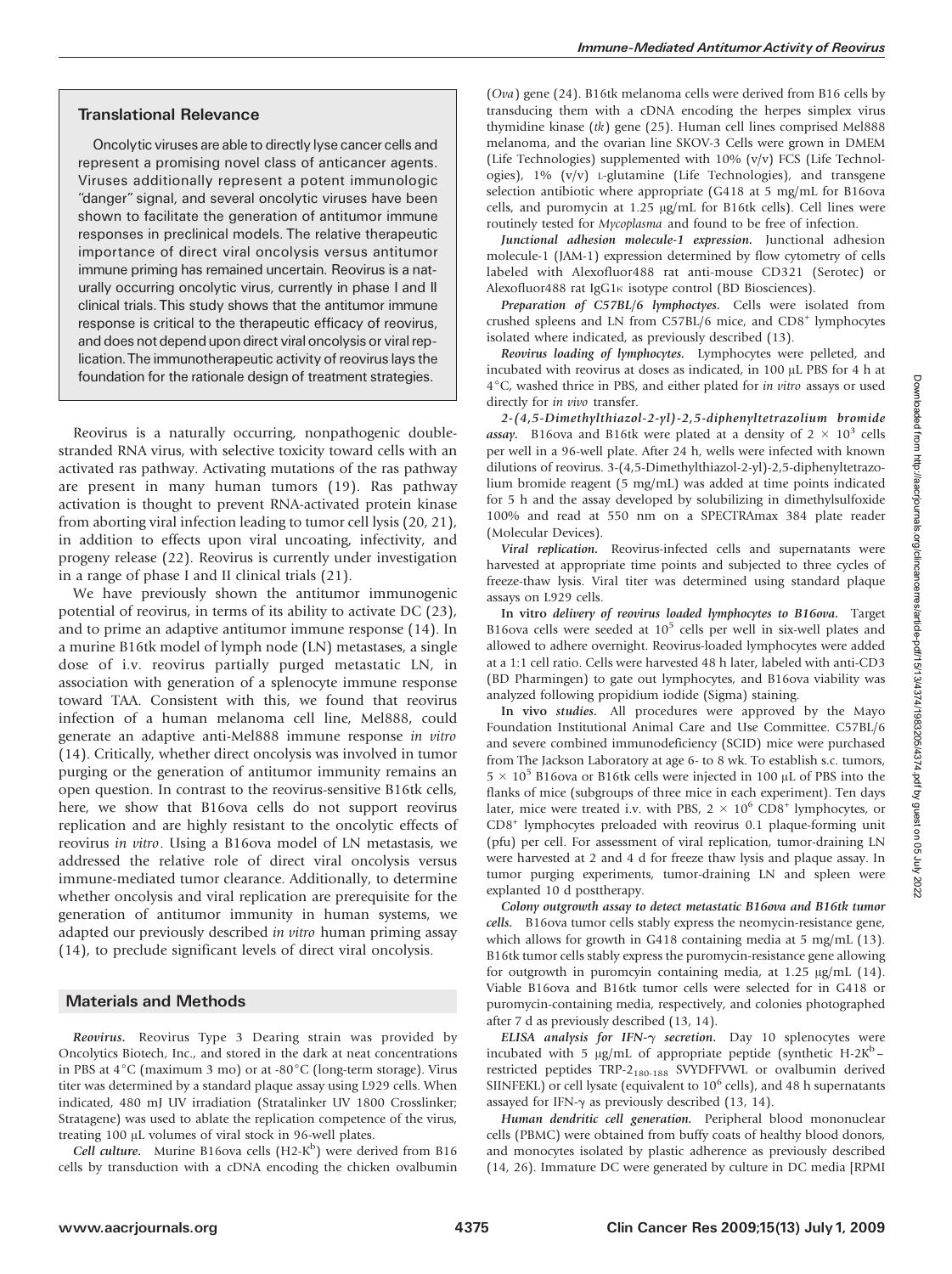1640 (Life Technologies) supplemented with 10% (v/v) fetal calf serum and 1% L-glutamine and 800U/mL granulocyte macrophage colonystimulating factor and 500U/mL I L-4 (R&D Systems)] for 5 d.

Generation of human tumor – specific cytotoxic lymphocytes. Mel888 cells were seeded into tissue culture flasks, and allowed to adhere. Approximately 48 h postseeding, media was gently aspirated from the Mel888 cells, and immature DC were added to the Mel888 cell monolayer at a ratio of  $\sim$  1:3 in a 50:50 mix of DC media/DMEM. After 24 h, supernatants were gently aspirated, leaving the tumor cell monolayer intact. After pelleting from supernatants, tumor-loaded DC were resuspended in CTL media [RPMI supplemented with 7.5% (v/v) human AB serum (Sigma),1% (v/v) L-glutamine,1% (v/v) sodium pyruvate (Life Technologies),1% (v/v) nonessential amino acids (Life Technologies), 1% (v/v) HEPES (Life Technologies), 20  $\mu$ mol/L 2 $\beta$ mercaptoethanol (Sigma)]. Reovirus was then added to these cultures at 1pfu/DC,and autologous PBMC mixed at a 1:10 to 1:30 ratio. Cultures were supplemented with interleukin (IL)-7 (R&D Systems) 5 ng/mL from day 1, and IL-2 (R&D Systems) 30U/mL on day 4 only. Cultures were restimulated using the same protocol at day 7. Cells were

harvested at day 14.<br>
<sup>51</sup>Chromium cytotoxicity assay. Cytotoxicity was measured using a standard 4 h  $51$ Chromium release assay, as previously described (14, 27).

CD107 degranulation assay. Cytotoxic lymphocyte (CTL) and tumor targets were incubated at a 1:1 ratio in the presence of anti-CD107a and b-FITC (BD Pharmingen). Brefeldin A (10  $\mu$ g/mL) was added after 1 h. After a further 4 h, CTL were stained with anti-CD8-PerCP (BD Pharmingen), and analyzed by flow cytometry (FACSCalibur; Becton Dickinson; ref. 28).

Intracellular IFN- $\gamma$  production. CTL and tumor targets were incubated at a 1:1 ratio; Brefeldin A (10  $\mu$ g/mL) was added after 1 h. After a further 4 h, CTL were stained with anti-CD8-PerCP (BD Pharmingen) and fixed in 1% paraformaldehyde. Cells were subsequently permeabilized with 0.3% saponin, and stained with goat antihuman IFN-y-FITC (BD Pharmingen) before flow cytometry.

Assessment of uptake of Mel888 cells by DC from a Mel888 cell monolayer. Mel888 cells were labeled with the membrane dye PKH-67 (Sigma), as per the manufacturer's protocol. Labeled Mel888 cells were adhered, and cocultured with immature DC as above. Supernatants were gently aspirated after 24 h coculture, and pelleted. DC were labeled with anti –CD11c-PE. Double positive cells and single-labeled PKH-67 – positive Mel888 cells were enumerated by flow cytometry.

Assessment of MART-1-specific lymphocytes. CTL were treated with Dead Cell Discrimination kit (Miltenyi Biotec), labeled with MART-1-PE pentamer (ELAGIGITLV; Proimmune), counter-stained with CD8-FITC, and the percentage of MART-1 specific lymphocytes determined by flow cytometry as previously described (14).

#### **Results**

B16ova tumor cells are resistant to reovirus replication and cytotoxicity in vitro. The murine melanoma B16ova model, in which B16 cells stably express the chicken ovalbumin (ova) gene as a surrogate tumor antigen (in addition to the neomycin phosphotransferase II gene), has been used to follow the generation of immune responses toward the class I H2- $K^b$  – restricted SIINFEKL epitope of ova, and to quantify tumor load by neomycin-resistant colony outgrowth (11,13). JAM-1 is the major receptor for reovirus (29), and is expressed at very low levels on B16ova cells in contrast to B16tk cells, encoding the HSV-thymidine kinase gene. In vitro, reovirus fails to induce oncolysis in B16ova, whereas B16tk cells are highly sensitive (Fig. 1B). Minimal levels of reovirus replication were detectable in B16ova, in contrast to the highly permissive B16tk line (Fig. 1C). Parental B16 is similarly permissive of reovirus



Fig. 1. In vitro B16ova tumor cells are resistant to reovirus oncolysis and replication. A, JAM-1expression was assessed by flow cytometry. Gray, isotype control; black line, JAM-1, B. B16ova and B16tk cells were treated with serial dilutions of reovirus stock, and cell survival was determined at indicated time points by 3-(4,5-dimethylthiazol-2-yl)-2,5-diphenyltetrazolium bromide assay. Data representative of three experiments. C, viral progeny following infection at 1pfu per cell was determined after three cycles of freeze thaw lysis by plaque assay. B16ova cells were seeded in duplicate wells at  $5 \times 10^5$  and allowed to adhere overnight. D, lymphocytes from C57BL/6 mice were incubated with reovirus at different viral titer s at  $4^{\circ}$ C for 4 h, and seeded at a 1:1 ratio into B16 or B16ova cultures.Tumor cell death was assessed at 72 h after harvesting, by propidium iodide staining after gating out CD3+ lymphocytes. Data are mean values of duplicate wells  $\pm$  SE, and representative of two experiments.

replication and sensitive to oncolysis as B16tk, and also expresses significant levels of JAM-1 (data not shown). The mechanism(s) of resistance of B16ova to reovirus may relate to the low expression of JAM-1, although the factors determining sensitivity to reovirus are complex  $(22)$ .

A variety of different cell types can chaperone oncolytic viruses to tumors, mediating effective therapy. We have previously shown that the ability of unselected T cells to traffic to lymphoid organs can be exploited to deliver oncolytic VSV to LN and spleen bearing metastatic tumor cells (13). Similarly, reovirus-loaded lymphocytes efficiently deliver reovirus to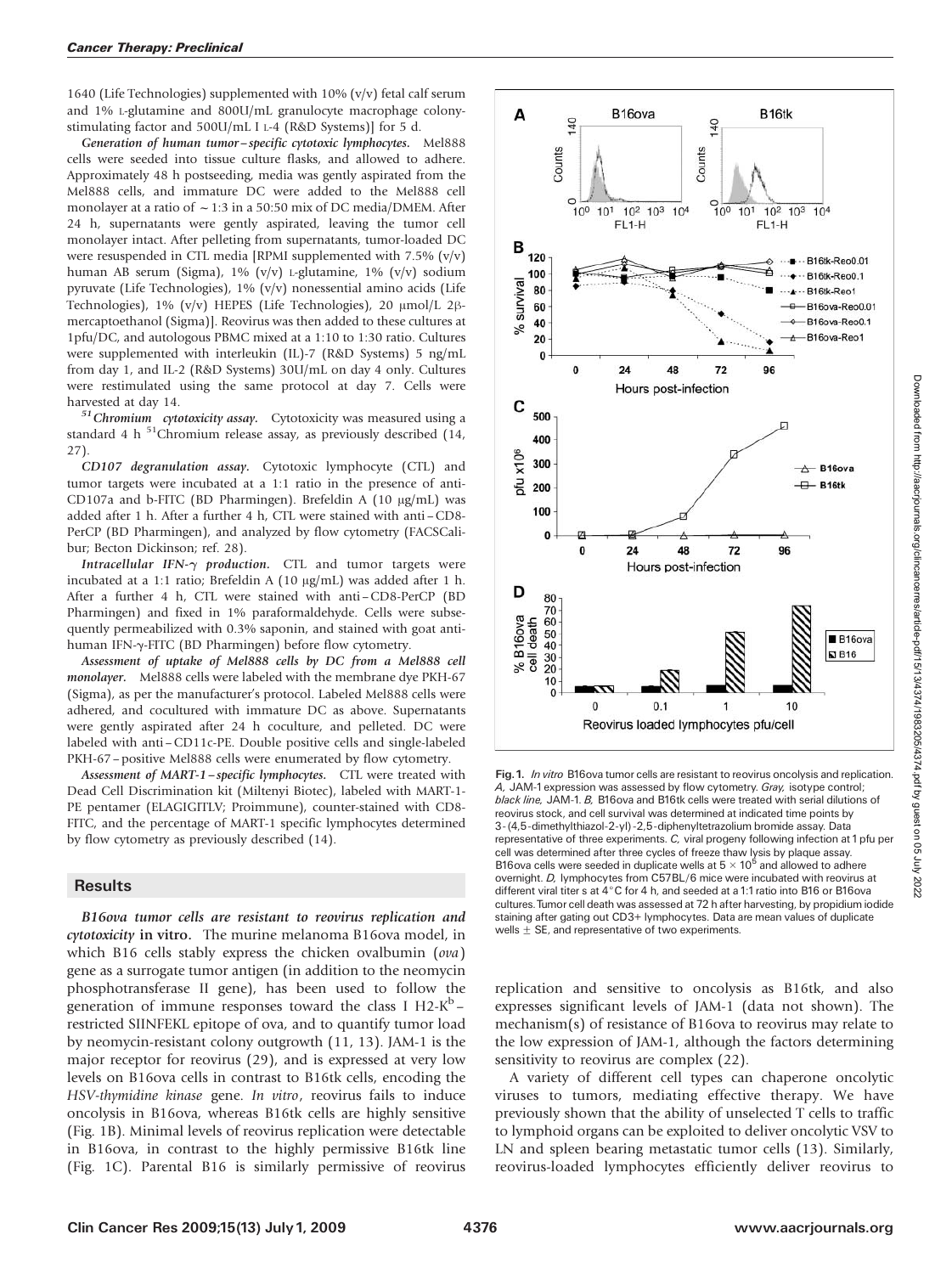reovirus loaded onto T cells alters the sensitivity of B16ova cells to reovirus, T cells preloaded with reovirus were coincubated with B16ova cell targets. B16ova cells remained resistant in vitro to reovirus, even when the virus is delivered ("handed off") by lymphocytes (Fig. 1D).

Reovirus fails to replicate in vivo in B16ova LN metastases. C57BL/ 6 mice seeded s.c. with B16ova or B16tk develop metastases in draining LN and spleen (13,14). To confirm that B16ova remains resistant to reovirus replication in vivo, mice were seeded with either B16ova or B16tk, and treated with T cells preloaded with reovirus 0.1pfu/T cell (T-reo) at 10 days; tumordraining LN were harvested 2 and 4 days after treatment. Consistent with in vitro data, B16ova failed to support significant reovirus replication in vivo (Fig. 2A). By contrast, high



Fig. 2. Reovirus loaded Tcells purge B16ova LN metastases in vivo and generate antitumor immunity, in the absence of reoviral replication. A, C57BL/6 mice were seeded (three per group) at  $5 \times 10^5$  B16ova or B16tk cells s.c. At 10 d, 2  $\times$  10<sup>6</sup> Tcells loaded with 0.1pfu reovirus were adaptively transferred. Tumor-draining lymph nodes were harvested at 2 and 4 d thereafter, and viral titer determined by plaque assay. Each titer represents an individual animal. B and C, C57BL/6 mice were seeded ( $n = 3$  per group) with  $5 \times 10^5$  B16ova cells s.c. Ten days later, mice were treated with iv PBS, 2  $\times$  10<sup>6</sup> Tcells, and 2  $\times$  10<sup>6</sup> Tcells loaded with reovirus 0.1 pfu per cell (T-reo). 10 d posttherapy, tumor-draining LN and spleens were harvested, disaggregated, and 10<sup>6</sup> cells seeded in six-well plates in G418-containing media to select for B16ova cells. B, after 7 d, the number of G418-resistant colonies were photographed. C, splenocytes recovered at day 10 after treatment were pulsed with tumor cell lysates or peptides as shown, in triplicates of  $7.5 \times 10^5$  cells. Forty-eight hours later, supernatants were assayed by ELISA for IFN-g. Columns, means of triplicates; bars, SE.

titers of reovirus were recovered from B16tk LN metastases at 2 days, with lower levels detected at 4 days (likely reflecting a reduction in B16tk tumor burden by this time).

Reovirus delivered on T cells purges B16ova LN metastases in vivo. We have previously shown in a B16tk model of LN metastases that a single dose of i.v. reovirus can partially purge virus-sensitive LN metastases and generate an antitumor immune response to the melanoma TAA, tyrosinase-related protein-2 (TRP-2; ref. 14). In view of the reduced sensitivity of primary human tumors to reovirus  $(3-6)$ , we wished to test the efficacy of reovirus in a clinically relevant, relatively resistant model. In addition, the resistance of B16ova to reovirus replication/oncolysis provides the opportunity to selectively address the role of the immune system in mediating tumor clearance.

Ten days after seeding C57BL/6 mice s.c. with B16ova, mice received a single treatment with PBS, unloaded T cells, or T-reo. Ten days later, draining LN and spleen were analyzed. Tumor burden was assessed by the outgrowth of G418-resistant colonies from dissociated LN and spleen (Fig. 2B). T-reo partially purged both LN and splenic tumor burden.

Reovirus-loaded T-cell therapy of B16ova primes an adaptive antitumor response. To assess the antitumor versus antiviral immune response generated, splenocytes harvested at day 10 posttherapy were pulsed with cell lysates or peptides as indicated, and supernatants were assayed for IFN- $\gamma$  at 48 h (Fig. 2C). T-reo therapy generated antitumor immunity, as evidenced by splenocyte reactivity toward B16, TRP-2, and SIINFEKL. This response was specific, as shown by lack of response to the control syngeneic Lewis lung carcinoma lysate. An antireovirus response was lacking after T-reo therapy, with low or absent reactivity toward reovirus-infected Lewis lung carcinoma or B16 lysates.

Taken together, these findings show that, despite its resistance to reovirus in vitro, B16ova metastases can regress after treatment in vivo in association with generation of an antitumor immune response. Because B16ova is not permissive of reovirus replication in vivo, and T-reo therapy is not associated with antiviral immunity, LN tumor purging is likely to be mediated by the antitumor immune response.

An intact immune system is required for the in vivo efficacy of T-reo against both resistant B16ova and sensitive B16tk. To further test the hypothesis that T-reo purging is dependent on an intact immune system, SCID mice were seeded with B16ova or B16tk tumors and treated 10 days later with unloaded T cells or T-reo. Outgrowth colonies from tumor draining LN and spleen harvested 10 days posttherapy showed no tumor purging by T-reo in comparison with unloaded T cells in the B16ova reovirus – resistant or B16tk reovirus – sensitive model (Fig. 3A and B). This is consistent with a key role for the immune system in mediating the antitumor efficacy of reovirus in tumors that are resistant and susceptible to direct viral oncolysis.

Direct reovirus-induced oncolysis is not required for the generation of antitumor immunity in an in vitro human system. In the murine B16ova model, significant levels of direct viral oncolysis are not required for tumor response or the generation of antitumor immunity. To translate this finding toward human application, we next tested the dependency on oncolysis of priming of antitumor immunity in a human in vitro assay.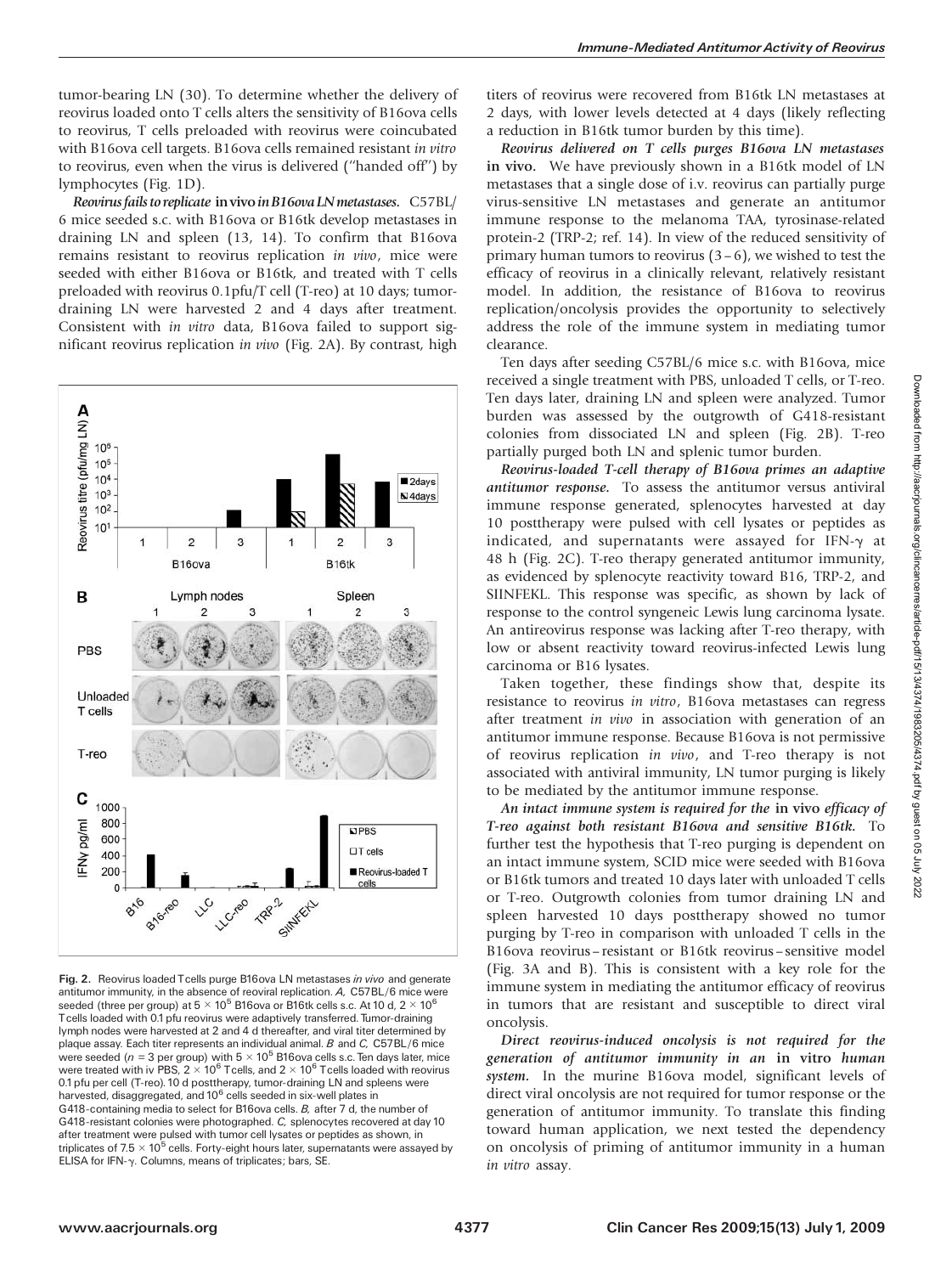

Fig. 3. Reovirus fails to purge B16ova and B16tk metastases in SCID mice. SCID mice were seeded (three per group) with  $5 \times 10^5$  B16ova or B16tk cells s.c. Ten days later, mice were treated with  $2 \times 10^6$  Tcells or  $2 \times 10^6$  Tcells preincubated with reovirus 0.1pfu per cell. Tumor-draining LN and spleen were harvested at 10 d posttreatment. Tumor burden was assessed by colony outgrowth in G418-containing media for B16ova (A), and puromycin-containing media for B16tk (B). Colonies were counted at 7 d. Columns, mean; bars, SE.

In accordance with other human melanoma lines we have screened, Mel888 cells are susceptible to reovirus-induced oncolysis (3). In CTL priming assays previously described  $(14)$ , Mel888 cells were infected with reovirus before coculture with DC in suspension, and irradiation was required to prevent Mel888 outgrowth during T-cell priming. To minimize the role of direct tumor oncolysis, this protocol was modified, such that DC were added in suspension to an adherent Mel888 monolayer, before being gently aspirated after 24 hours, leaving the Mel888 monolayer intact. Figure 4A shows that although the aspirated DC had detectably phagocytosed Mel888-derived material, very few contaminating intact Mel888 cells were present.

The low number of free Mel888 cells (i.e., not loaded onto DC), is further evidenced by the observation that irradiation was not required to prevent tumor cell outgrowth. Priming assays could then be done directly adding ''adjuvant'' reovirus to Mel888-preloaded DC (Mel888-adj.reo), before coculture with PBMC. This allowed us to determine whether Mel888 adj.reo in the absence of additional ''free'' Mel888 cells undergoing viral oncolysis, were able to prime anti-Mel888 cell immunity. Consistent with our previous findings, uninfected Mel888 cells were inefficient at priming a cytotoxic response toward Mel888 target cells (Fig. 4B and C). In contrast, CTL generated when reovirus was added as an adjuvant to preloaded DC (Mel888-adj.reo) exhibited high levels of specific cytotoxicity toward Mel888 cells but not irrelevant SKOV-3 targets, as assessed by  $51$ Chromium-labeled target killing (Fig. 4B) and lymphocyte degranulation (Fig. 4C). Mel888 cells are HLA-A2 negative (27), and following loading onto HLA-A2-positive DC, an expansion of CTL reactive to MART-1 (an HLA-A2– restricted TAA) is indicative of crosspriming. Mel888-adj.reo cross-primed an expansion of MART-1 – reactive CD8 T cells (Fig. 4D), as we have previously shown

for reovirus-infected Mel888 (14). Hence, addition of adjuvant reovirus to DC already loaded with tumor cells, in the absence of free tumor cells undergoing viral oncolysis, is sufficient to support priming of adaptive human antitumor immunity.

Reovirus replication is not required for the generation of human antitumor immunity. UV irradiation prevents reoviral replication (23). 480 mJ UV irradiation rendered reovirus replication incompetent, as assessed by standard plaque assays using the highly sensitive murine L929 cell line (Fig. 5A). UV-treated reovirus retains a degree of cytotoxicity toward Mel888 cells (data not shown). CTL primed by Mel888-adj.reo where reovirus was UV-treated (Mel888-adj.UVreo), exhibited high levels of specific cytotoxicity (Fig. 5B) and IFN- $\gamma$  production (Fig. 5C) toward Mel888 target cells. There were no consistent differences across multiple experiments between the ability of Mel888-adj.reo and Mel888-adj.UV-reo to prime antitumor responses. Therefore reovirus replication is not required for generation of an adaptive human antitumor immune response. Consistent with this are the high levels of IFN- $\gamma$  in priming cultures both with adjuvant reovirus or UV-treated reovirus, in the absence of significant levels of IL-4 or IL-10 (Fig. 5D). This cytokine pattern is indicative of a Th1-type immune response, occurring in the presence of reovirus, not dependent on viral replication.

## **Discussion**

Oncolytic viruses are defined on the basis of direct oncolytic activity toward tumors. Primary tumor tissue is considerably less sensitive to the direct effects of oncolytic virotherapy than cell lines  $(3-6)$ . In contrast to the direct cytotoxic activity of these viruses, less attention has been paid to their interaction with the immune system  $(7, 8)$ . However, understanding this interaction is fundamental to fulfilling the potential of these promising novel therapeutic agents. The effect of the immune system may be detrimental, mediating rapid viral clearance via humoral or cellular immune responses. In contrast, the cellular immune response may be fundamental to the in vivo efficacy of virotherapy, via the generation of antitumor immunity (13, 15, 16), or an antiviral immune response mediating clearance of virally infected tumor cells (9, 11, 17, 31).

There are limited data regarding the immune response following virotherapy from clinical studies. Interestingly, however, when a recombinant vaccinia virus expressing GMCSF (VV-GMCSF) was injected into melanoma deposits, regression of noninjected regional dermal metastases was observed in association with an immune infiltrate in four of seven patients (32). Similarly, in a phase I study of injection of VV-GMCSF into liver tumors, evidence of response was observed in uninjected lesions in three of seven evaluable patients (33), although it was unclear whether this was due to viral dissemination or immune-mediated mechanisms (31). In a phase I study of a second-generation oncolytic HSV-expressing GMCSF, inflammation was observed in noninjected tumor deposits in 4 of 30 patients (34).

We reasoned that a tumor model exhibiting relative resistance to direct reovirus-induced oncolysis would allow focused assessment of the therapeutic potential of the immune response to reovirus, whereas mimicking more clinically relevant nonpermissive tumors. Low expression of the main reovirus receptor, JAM-1, has been found to correlate with the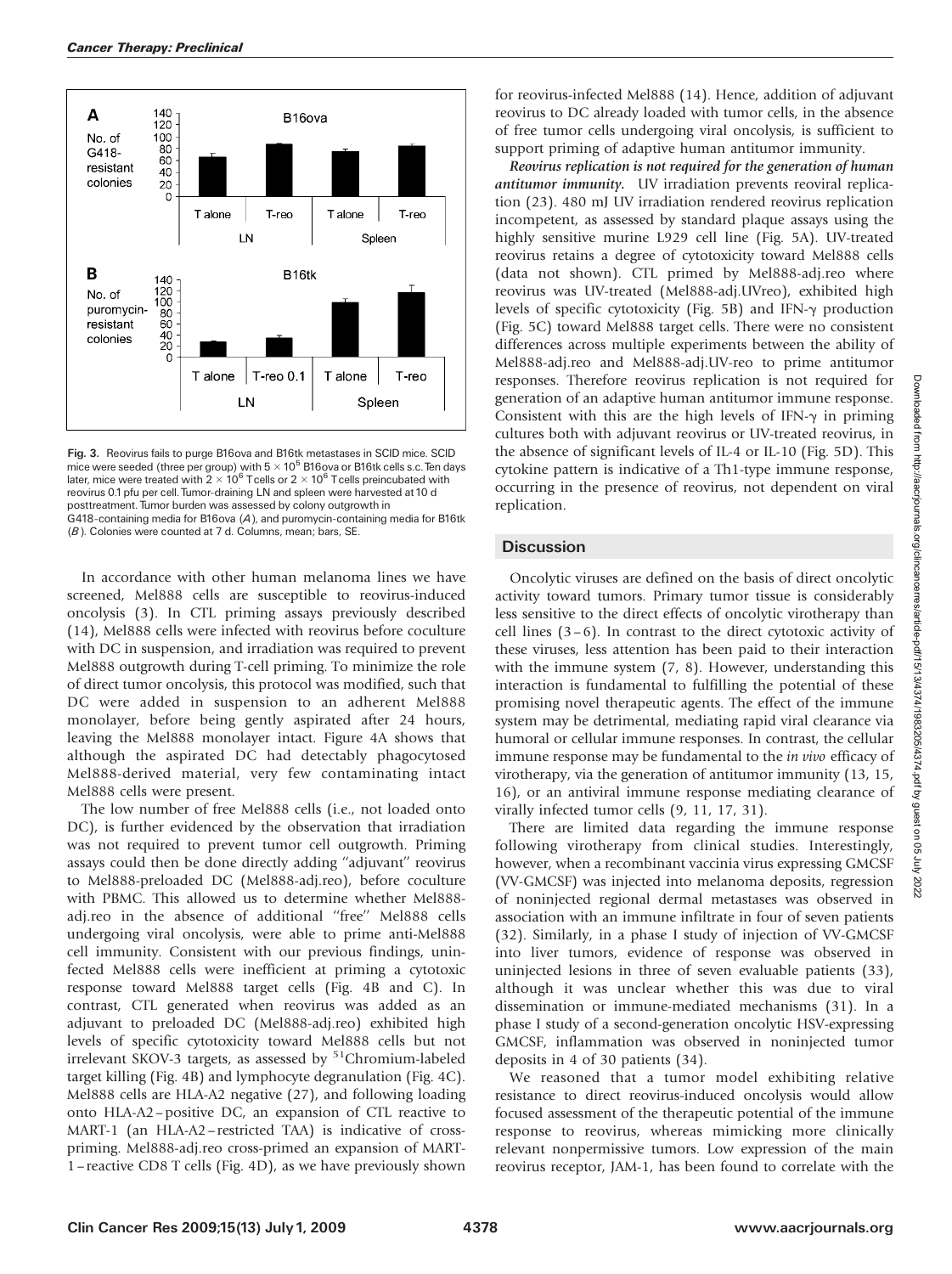resistance of colorectal tumor samples to reovirus (4). B16ova expresses low levels of JAM-1 (Fig. 1A), and is resistant in vitro to reovirus (Fig.  $1B$  and D), in contrast to parental B16 or B16tk. In view of the complex mechanisms underlying sensitivity to reovirus  $(22)$ , the exact role of JAM-1 receptors in the resistance of B16ova to reovirus is the subject of ongoing studies. In addition, B16ova is poorly permissive of reovirus replication, in vitro (Fig. 1C) and in vivo (Fig. 2A). Despite in vitro resistance, LN (and splenic) metastases were largely purged by a single dose of reovirus loaded onto antigen nonspecific T cells (Fig. 2B). This was associated with pronounced antitumor immunity, with little induction of antireovirus reactivity in harvested splenocytes (Fig. 2C). Antigen-nonspecific T cells were used as a highly efficient method of delivering virus (13). Experiments in SCID mice showed that in the absence of a competent immune system, purging of LN B16ova tumor was abrogated (Fig. 3A). LN metastases from the reovirus ''sensitive'' tumor cell line B16tk, were efficiently purged by reovirus in immunocompetent mice (14). Strikingly, despite the sensitivity of B16tk to direct reovirus-induced oncolysis, reovirus-loaded T cells still failed to purge LN metastases in SCID mice (Fig. 3B). Therefore, in these models of LN metastases, tumor purging is immune mediated and, based on the B16ova data, does not require significant levels of direct oncolysis or viral replication. Further analysis, particularly of the role of innate (as opposed to adaptive) immunity during oncolytic virotherapy is the subject of ongoing research in our laboratory.

To determine whether these murine findings apply to a human system, we adapted our in vitro priming protocol in which reovirus-infection of the human melanoma cell line Mel888, generated antitumor immunity (14). Reovirus was added, as an adjuvant, to cultures containing Mel-888 loaded DC in the absence of significant numbers of intact Mel888 cells potentially undergoing oncolysis (Fig. 4A). This system has relevance to the clinical scenario, in which tumors may undergo limited oncolysis, and where reovirus may encounter DC already loaded with uninfected tumor material. Adjuvant reovirus efficiently generated a specific antitumor response (Fig. 4B and C). Although this is an allogeneic system, adjuvant reovirus was importantly able to cross prime an expansion of CTL reactive to a candidate tumor-associated antigen, MART-1, from HLA-A2+ve donors (Fig. 4D). Replication incompetent UV-treated adjuvant reovirus also primed an antitumor response and generated



Fig. 4. Direct reovirus-induced oncolysis is not required to prime antitumor immunity in a human in vitro system. A, PKH-67-labeled Mel888 cells were seeded and allowed to adhere. Immature DC were added to the Mel888 monolayer after 48 h at a 1:1ratio overnight, before gentle aspiration and pelleting of supernatant. DC were labeled with anti - CD11c-PE, and flow cytometry was done to determine uptake of Mel888-derived material, and enumerate the number of intact Mel888 cells. % shown represent the % of DC double-labeling for PKH-67. Representative of two experiments. B and C, Mel888 cells were seeded and cultured with DC as in A. Reovirus was added to aspirated Mel888-preloaded DC at 1pfu/DC (Mel888-adj.reo). DC were cocultured with autologous PBMC (1:10-30 ratio), restimulated 1wk later. CTL activity was assayed at 14 d following culture with Mel888 or irrelevant SKOV-3 cell targets by a <sup>51</sup>Chromium cytotoxicity assay (B), and the CD107 degranulation assay (C). Points, means of triplicate wells; bars, SE (B). % shown in C are of CD8+ Tcells. Results representative of four independent experiments. D, using HLA-A2+ve donors, cross-priming of MART-1 reactive CD8+ Tcells was assessed by pentamer analysis. % are of CD8+ Tcells. Results representative of three independent experiments.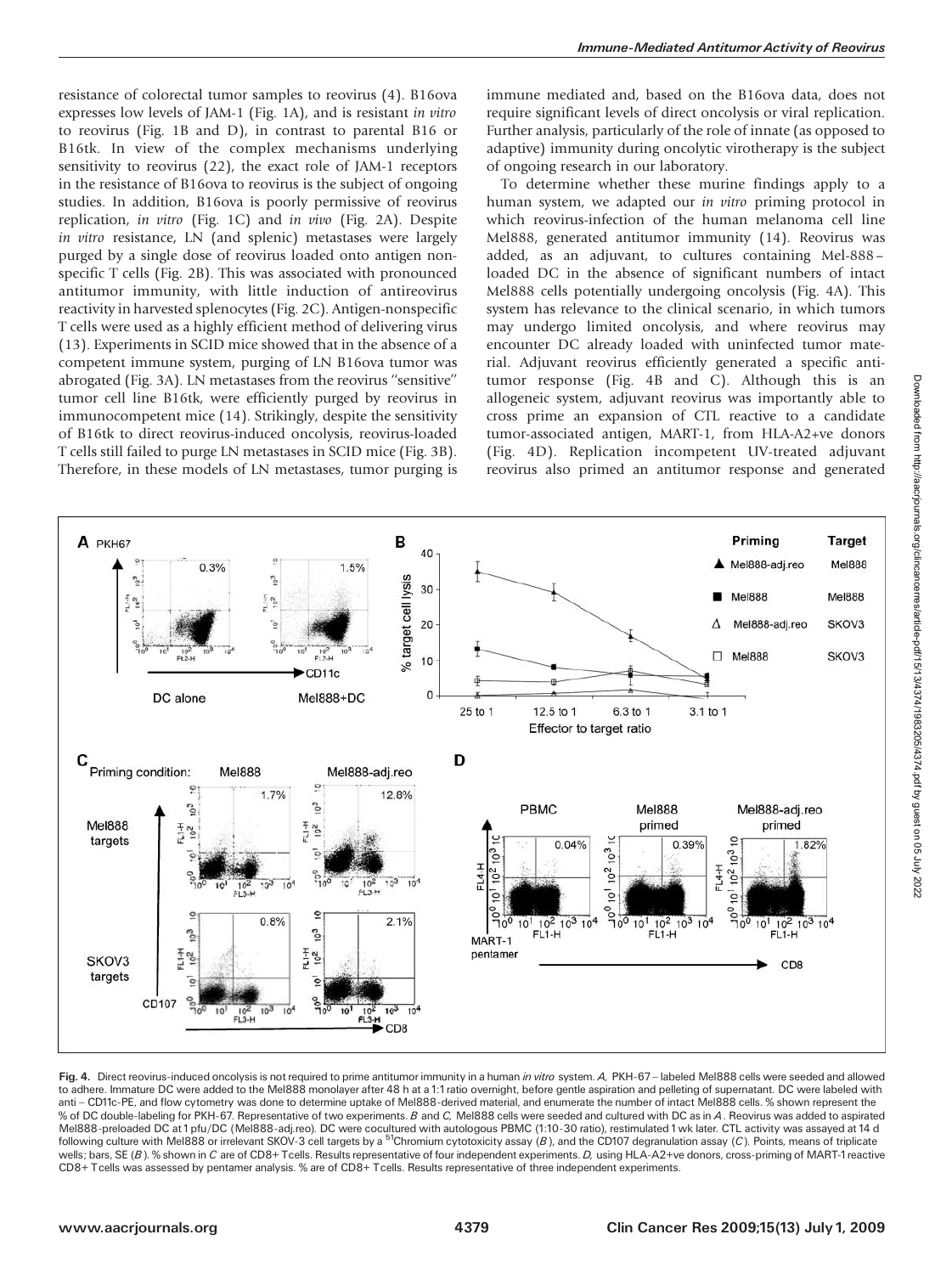

Fig. 5. Adjuvant replication-incompetent UV-treated reovirus also primes antitumor immunity. A, reovirus was UV irradiated in 100 µL volumes in 96-well plates, and titer assessed by an L929 plaque assay. Data are representative of two experiments. B, C, and D, reovirus treated with 480 mJ UV was added to Mel888-preloaded DC (Mel888-adj. UVreo) and assessed in priming assays done as in Fig. 4. Antitumor activity assessed by <sup>51</sup>Chromium assay (B) and intracellular IFN-y production (C) following coculture with Mel888 or irrelevant SKOV-3 cell targets. Points, means of triplicate wells; bars, SE. % shown in C are of CD8+ Tcells. D, levels of IL-4, IL-10, and IFN-y were determined by ELISA after 2 wk of cultures. Columns, means of triplicate wells; bars, SE. Results representative of three independent experiments.

a Th1-type cytokine profile (Fig. 5B, C, and D). Replicationcompetent and UV-irradiated reovirus seemed similar in their ability to facilitate antitumor priming (Fig. 5B, C, and D). Therefore neither oncolysis nor viral replication is required for reovirus-mediated priming of human adaptive antitumor immunity.

These findings show a critical role for the immune system in virotherapy, and are consistent with other oncolytic viruses (9,11,35). NDV administered locoregionally to liver metastases from a colorectal cancer cell line resistant to NDV in vitro, resulted in tumor growth delay, although the mechanism was not defined (35). The ability of VSV to purge LN metastases is also abrogated in SCID models (13). In a s.c. B16ova model, the efficacy of intratumoral VSV was found to be dependent on CD8+ T cells and natural killer cells, although it remained an open question whether CD8+ T cells directed to tumor or viral epitopes were required for therapy  $(11)$ . In the B16ova LN metastasis model presented here, the antitumor rather than the antiviral response is associated with tumor purging (Fig. 2C).

Apparently at odds with the conclusion that the immune system is critical to antitumor efficacy are studies in immunocompetent mice demonstrating that systemic reovirus therapy is enhanced by immunosuppression (36,37). Combining immunosuppression (cyclosporine A or combined anti-CD4 and anti-CD8 antibodies) with repeated i.v. reovirus delivery, facilitated therapy (37). Furthermore, cyclophosphamide has been shown to increase the intratumoral delivery of systemically administered reovirus (36). The beneficial effect of this interaction is likely to be an improvement in viral delivery due to reduced production of neutralizing antibodies (36). However, improved systemic viral delivery/persistence after immunosuppression does not preclude a significant therapeutic role for innate or adaptive immune-mediated antitumor responses during virotherapy. Strategies that optimize viral delivery while facilitating generation of antitumor immunity await full characterization.

In summary, we have shown that the immune response is critical for reovirus therapy. Significant levels of direct reovirusinduced oncolysis or viral replication are not required for tumor regression and antitumorimmunity. These results are significant in the clinical setting, in which primary tumors display limited sensitivity to direct viral killing. These findings provide a rationale for the design of future clinical studies aimed at facilitating the immunotherapeutic potential of reovirus.

## Disclosure of Potential Conflicts of Interest

No potential conflicts of interest were disclosed.